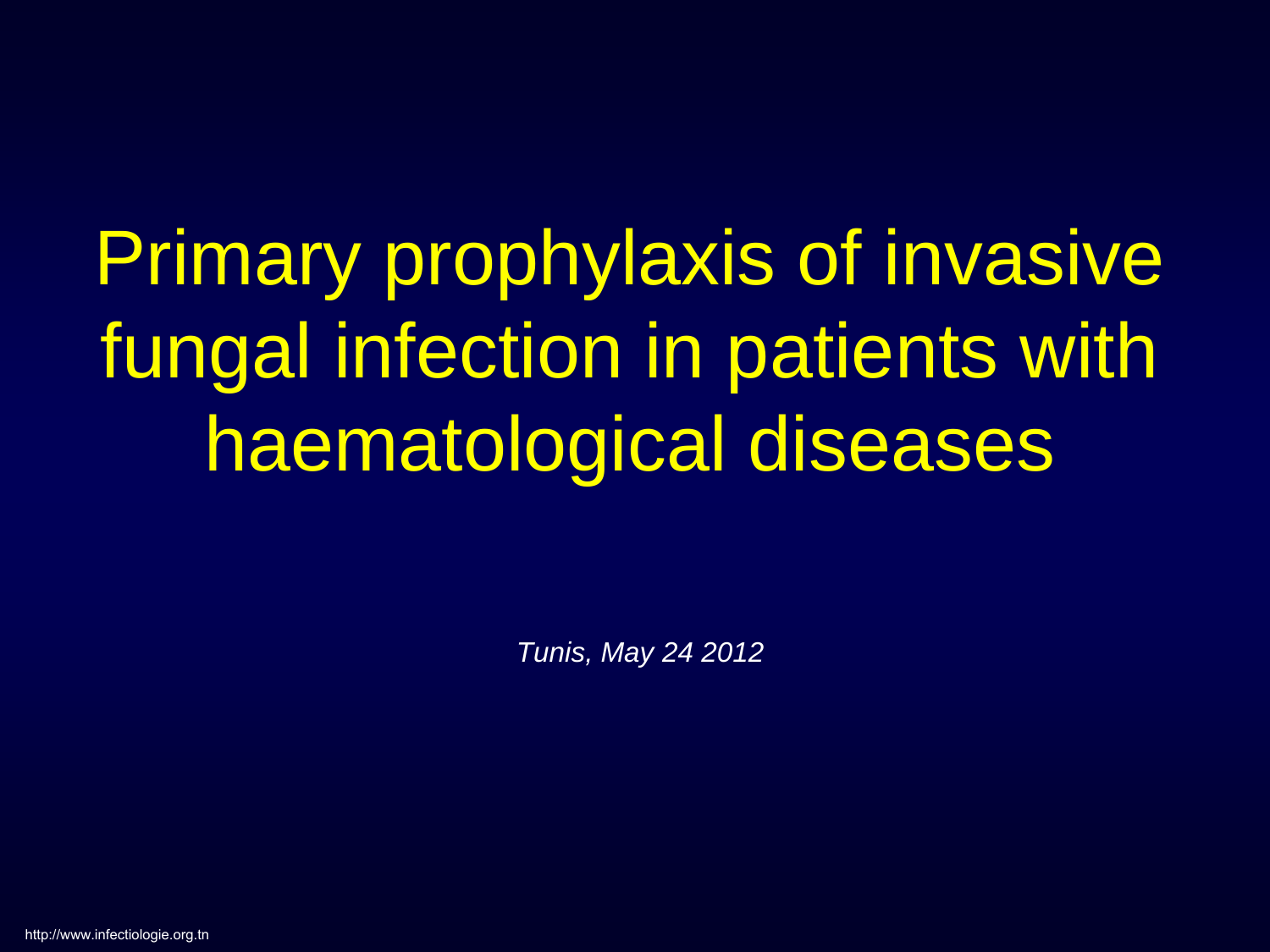Important questions for antifungal prophylaxis

• Who are the patients at risk?

• Which is the risk: yeasts and/or molds?

• When is the risk?

• According to the answers, what can we do?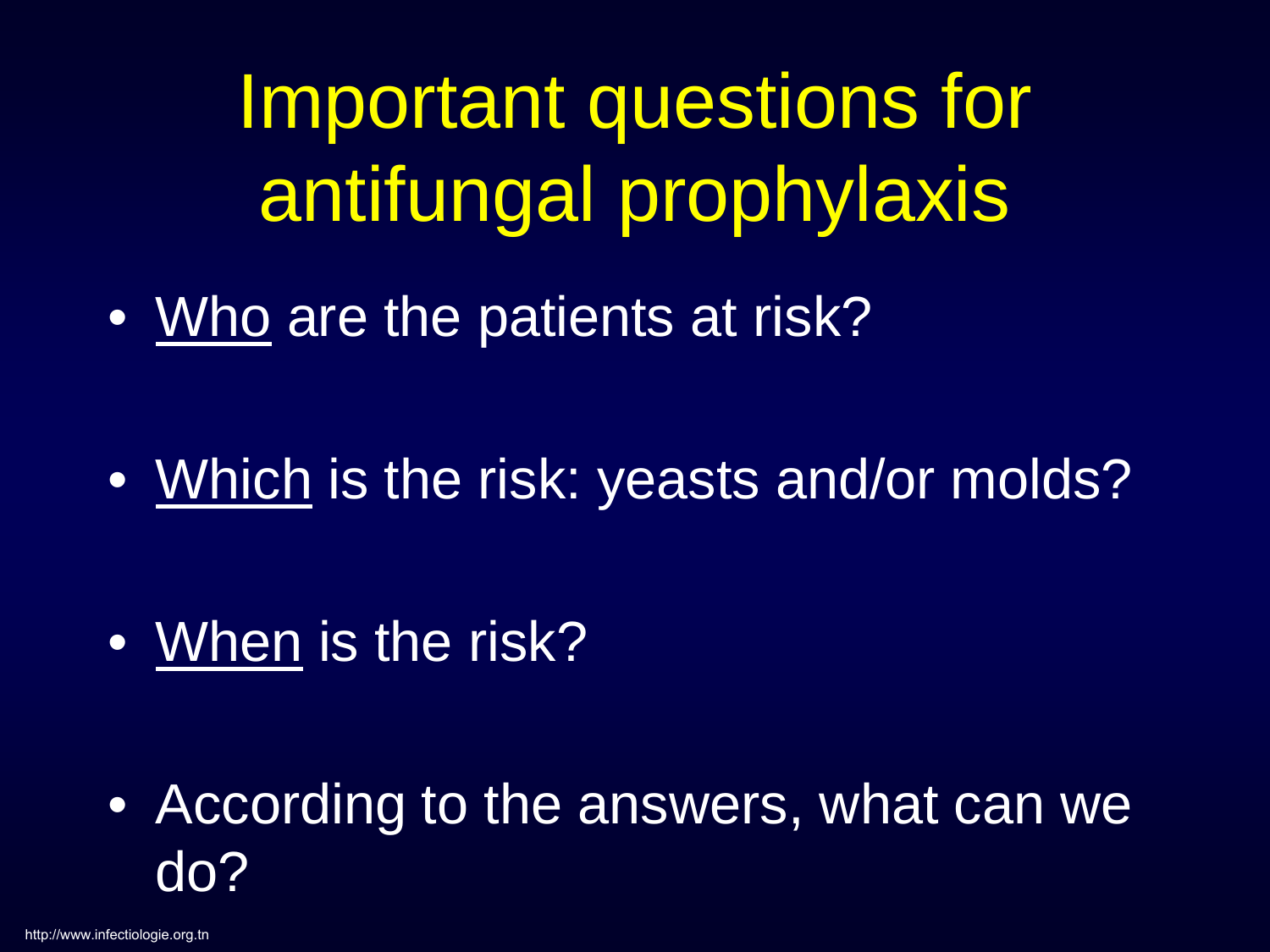# Who are the patients?

#### *Classically*

Prolonged and deep neutropenia Acute Myeloid Leukemia: induction and reinduction Stem cell transplantation, GVH disease, CMV co-infection Solid organ transplant recipients Long-term steroids in auto-immune diseases Diabetes, iron overload, desferoxamine treatment (zygo) Solid tumors

*Role of genetic predisposition to IFI ??? New at-risk populations, new risk factors* ICU, COPD New, severely immunocompromised populations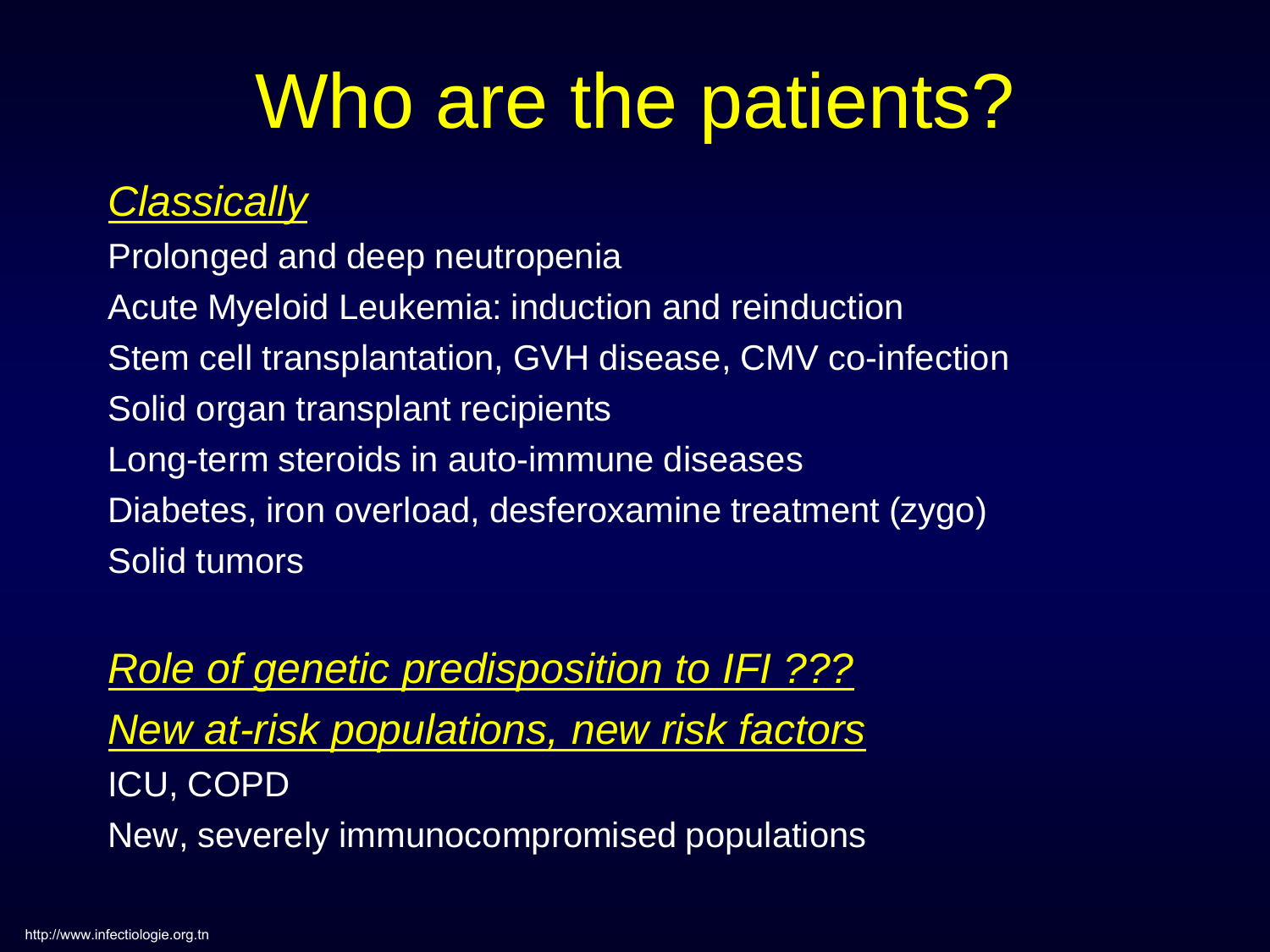### In hematology: more and more fungal diseases

Mainly mold infections: 3/4

- pulmonary aspergillosis +++
- zygomycosis (+/-)
- others

Less and less yeasts infections: 1/4 - mainly candida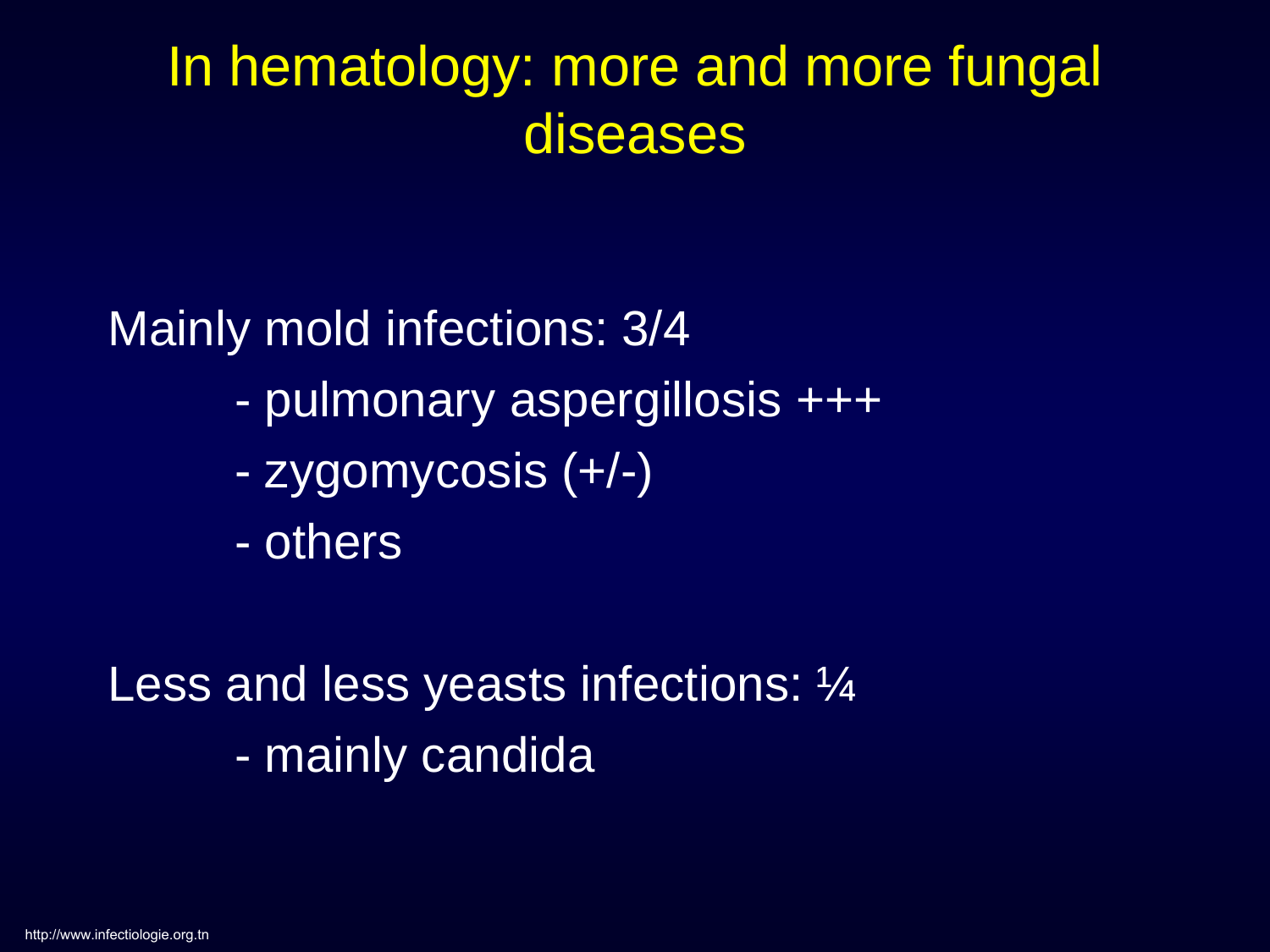



Response (complete+partial) a Stable a Worse & Unknown

Muticenter prospective Antifungal Therapy Alliance Registry

Observational Study 2004-2007 16 centres HSCT IA: 148 (59%) IC: 62 (25%) Zygo: 18 (7%) Other M (17) (7%)

*Neofytos, CID 2009;48*

A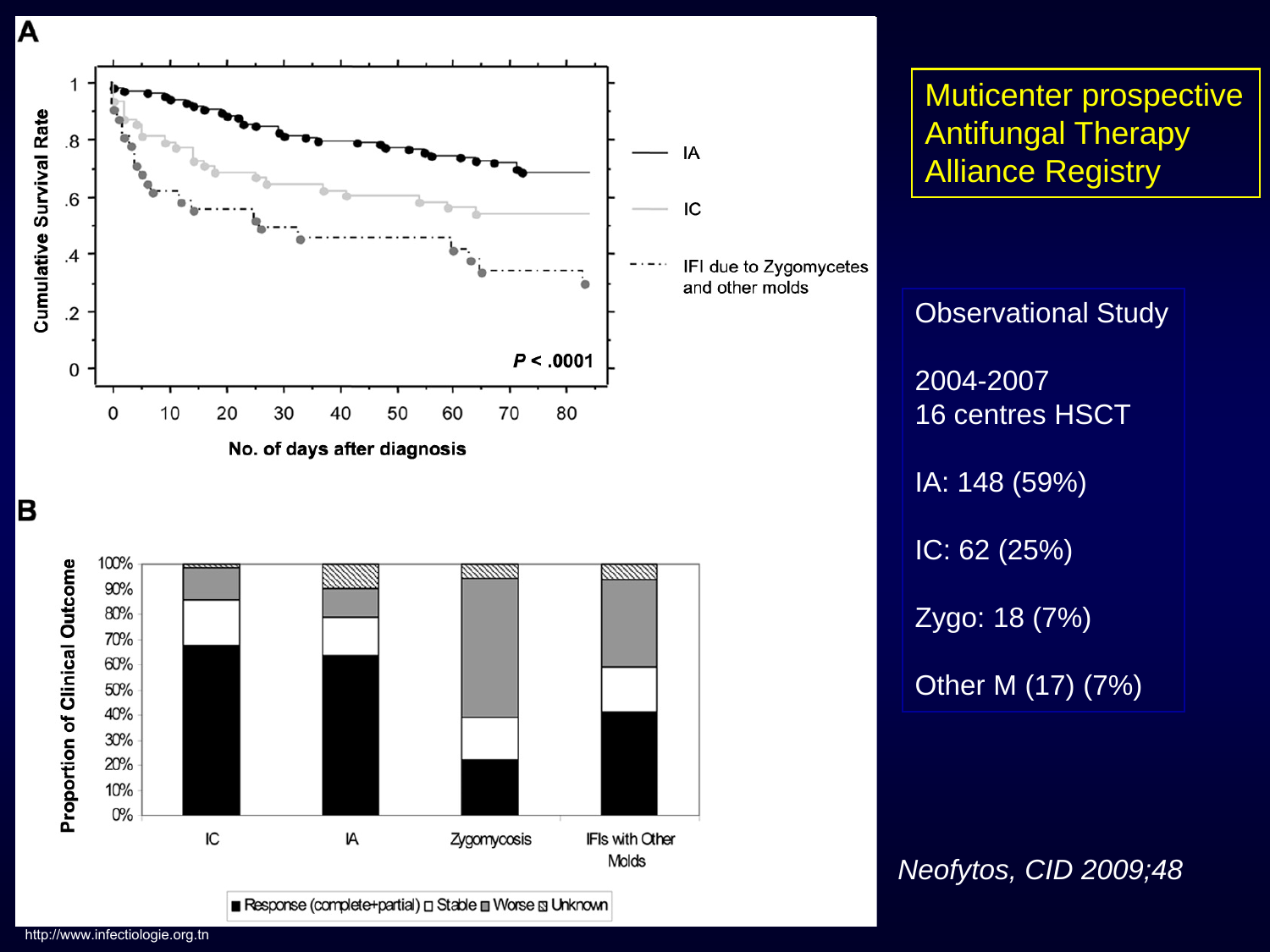#### The new immunocompromised patients at risk for invasive aspergillosis

*Data from the French prospective surveillance of IA, 2005-2007 N = 393 proven or probable IA*

|                             |                               | No. |       | <b>Total</b> |
|-----------------------------|-------------------------------|-----|-------|--------------|
| <b>Hematology</b>           | Acute leukemia                | 111 | 28%   |              |
|                             | MDS, acute T of<br><b>MPD</b> | 24  | 6%    | 76%          |
|                             | <b>HCT Allo</b>               | 84  | 21.5% |              |
|                             | Lymphoid disorders            | 81  | 20.5% |              |
| Solid organ transplant      |                               | 34  | 8.5%  | 8.5%         |
| <b>Solid tumor</b>          |                               | 22  |       | 5.5%         |
| <b>Systemic diseases</b>    |                               | 18  |       | 4.5%         |
| <b>Respiratory diseases</b> |                               | 9   |       | 2.3%         |
| <b>Others</b>               |                               | 10  |       | 2.5%         |

http://www.infectiologie.org.tn

*Lortholary O et al. CMI 2011*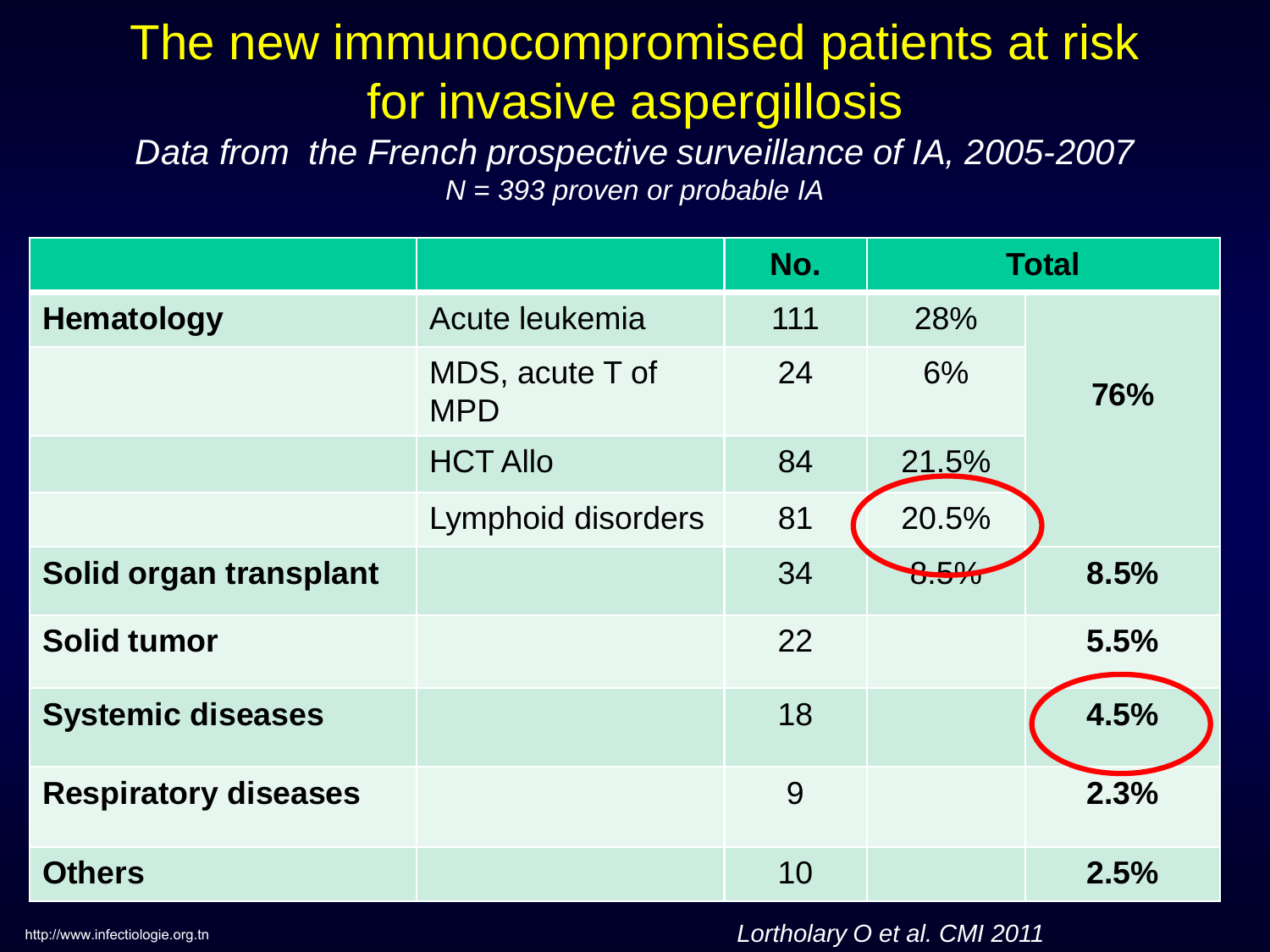#### **More immunosuppression has a cost in terms of IFI**



**Marty F M et al. Blood 2003;102:2768-2776**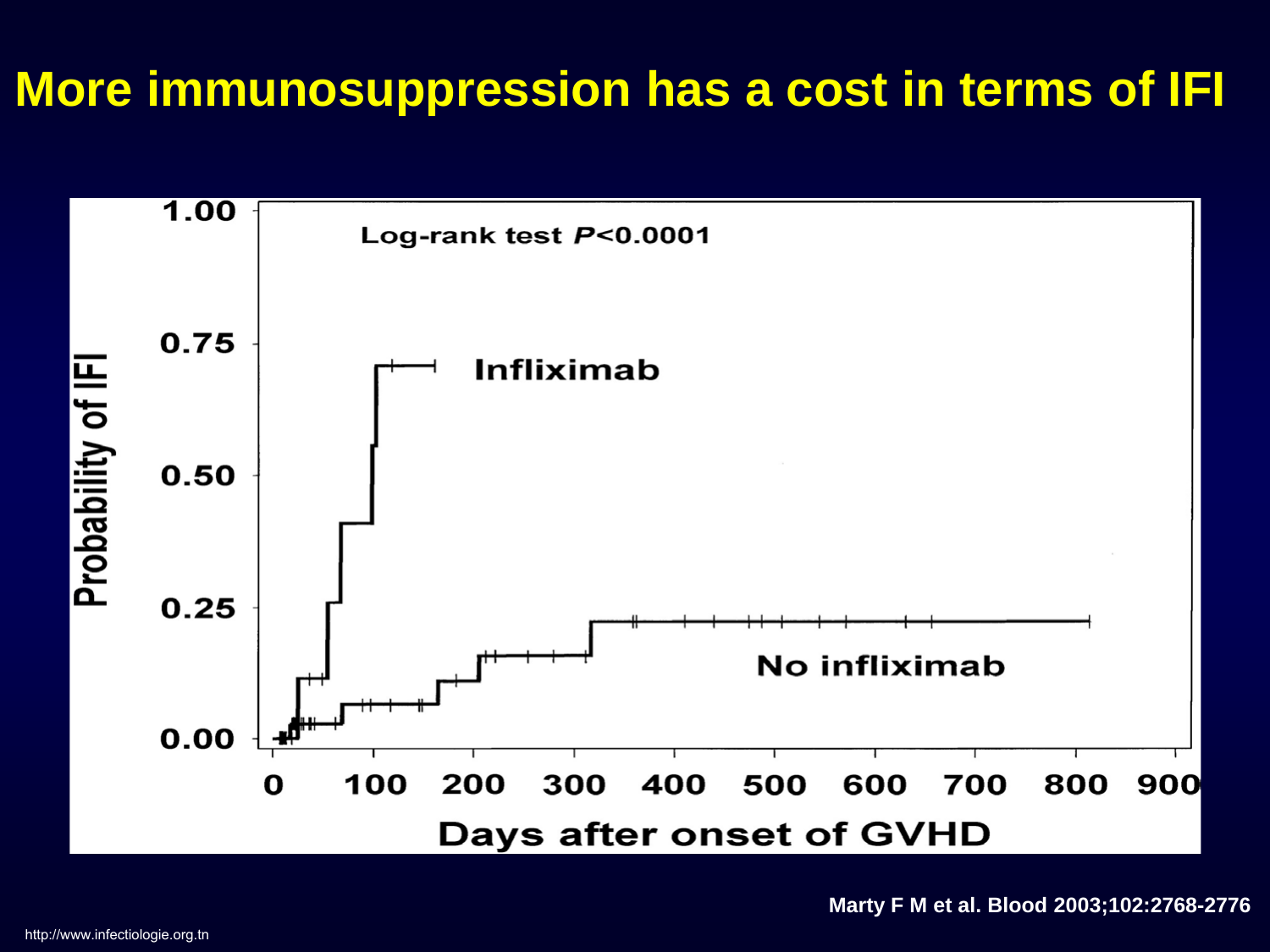## Prophylaxis should focus on high-risk patients

#### *Pagano L et al. JAC 2010*

Pagano et al.

Table 1. Stratification of immunocompromised patients in risk categories for invasive fungal disease according to incidence and mortality rates obtained from current literature<sup>2-7,9-11</sup>

| Low risk                      | Intermediate risk                                                          | <b>High risk</b>                                                                                    |
|-------------------------------|----------------------------------------------------------------------------|-----------------------------------------------------------------------------------------------------|
| qutology<br>Ho<br>$1 - 2%$ ?  | ocute lymphoblastic leukaemia<br>chronic lymphocytic leukoemia<br>lymphomo | acute myeloid<br><b>Erst induction)</b><br>allogeneig<br>$\check{q}$ source)<br>7-10%?<br>heart, ly |
| 歌                             | <b>COPD</b>                                                                |                                                                                                     |
| myelow                        | <b>AIDS</b>                                                                |                                                                                                     |
| kidney transplantauum         | myelodysplastic syndromes                                                  |                                                                                                     |
| chronic immunological disease |                                                                            |                                                                                                     |
| systemic lupus erythemotosus  |                                                                            |                                                                                                     |

CML, chronic myeloid leukaemia; COPD, chronic obstructive pulmonary disease; Ph-, Philadelphia negative.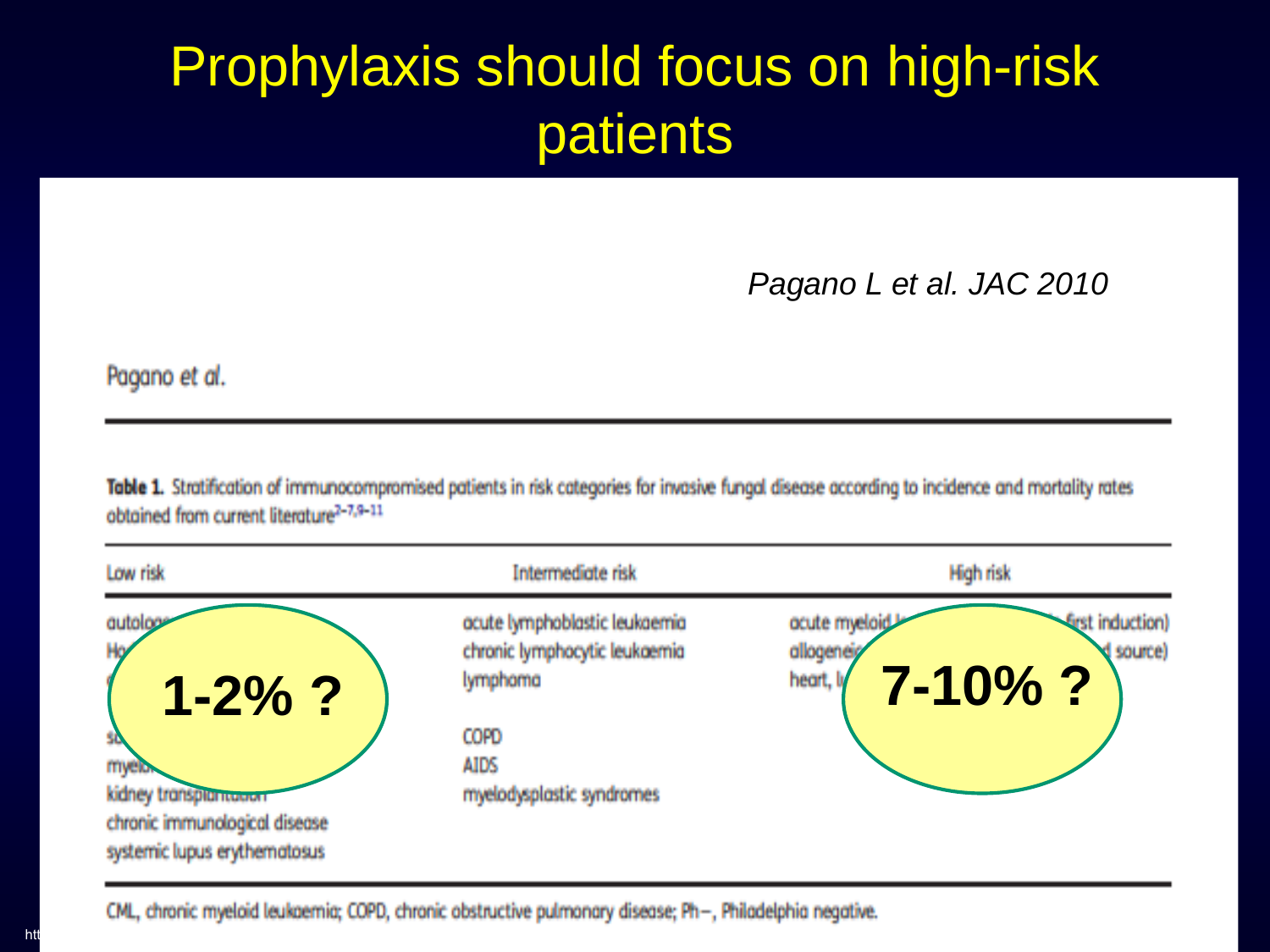### **What is the optimal strategy in a given setting?**

If we build our strategy on the risk of invasive aspergillus infection, it is easy to identify the two risk groups who will represent more than 50% of the IA cases:

- AML, MDS with chemo (5-20%)
- Allogeneic HCT recipients (5-25%)

*These 2 populations are the first ones to deserve specific strategies to prevent aspergillosis*

If we favor an environmental prevention of IA (air-filtration, LAF rooms), the risk of many other mould air-borne infections will probably be reduced in parallel with the risk of aspergillosis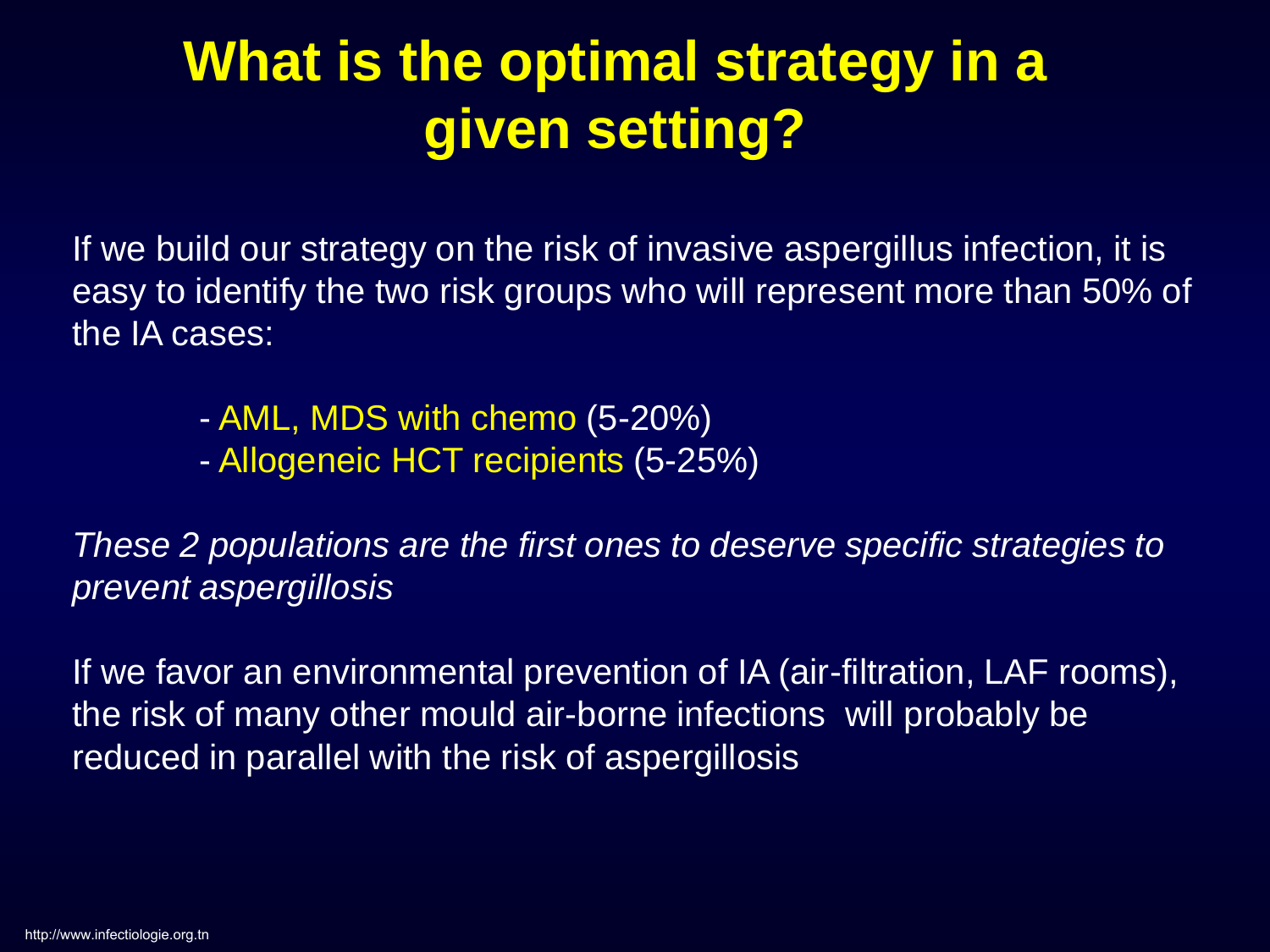### **Reduction of the risk of IFI by antifungal prophylaxis?**

| <b>Reference</b>                                   | <b>Drug tested</b>           | <b>No. of patients</b><br>in the study | <b>IFI reduction</b>    |
|----------------------------------------------------|------------------------------|----------------------------------------|-------------------------|
| <b>Cornely 2007</b><br><b>AML</b>                  | <b>Posaconazole</b>          | 600                                    | $7\% \rightarrow 1\%$   |
| Ullmann 2007<br><b>Allogeneic SCT</b><br>with GVHD | <b>Posaconazole</b>          | 600                                    | $9\% \rightarrow 5.3\%$ |
| <b>Rjinders 2008</b><br><b>AML and Allo</b>        | <b>L-ampho B</b><br>aerosols | 271<br>(407 episodes)                  | $14\% \rightarrow 4\%$  |

\* For a alpha-risk of 5% and a power of 90%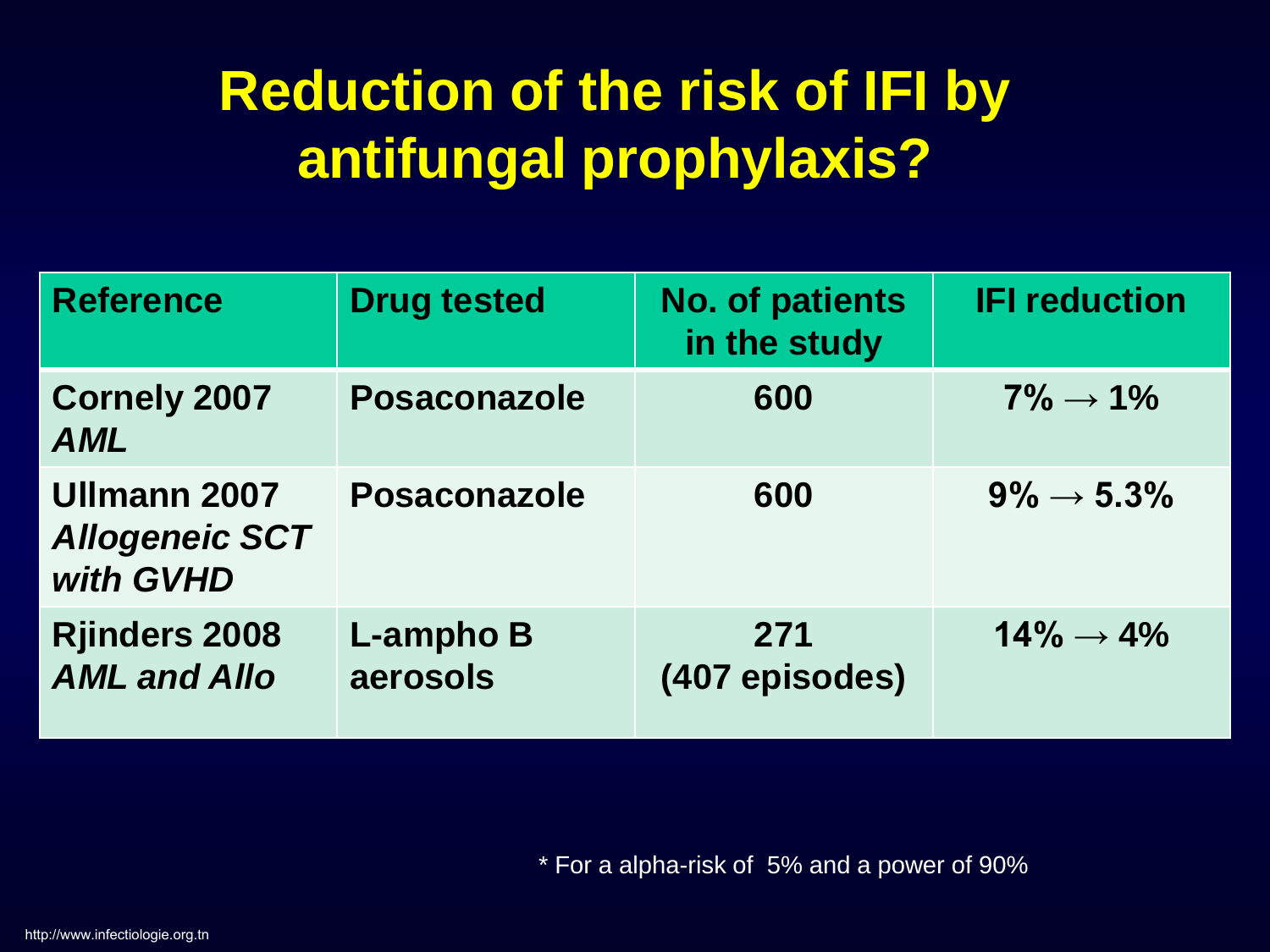#### Fluconazole vs Placebo in auto/allo BMT/SCT A situation where a long-term benefit of survival has been shown



*Slavin M et al. JID 1995. Marr K et al. Blood 2000.*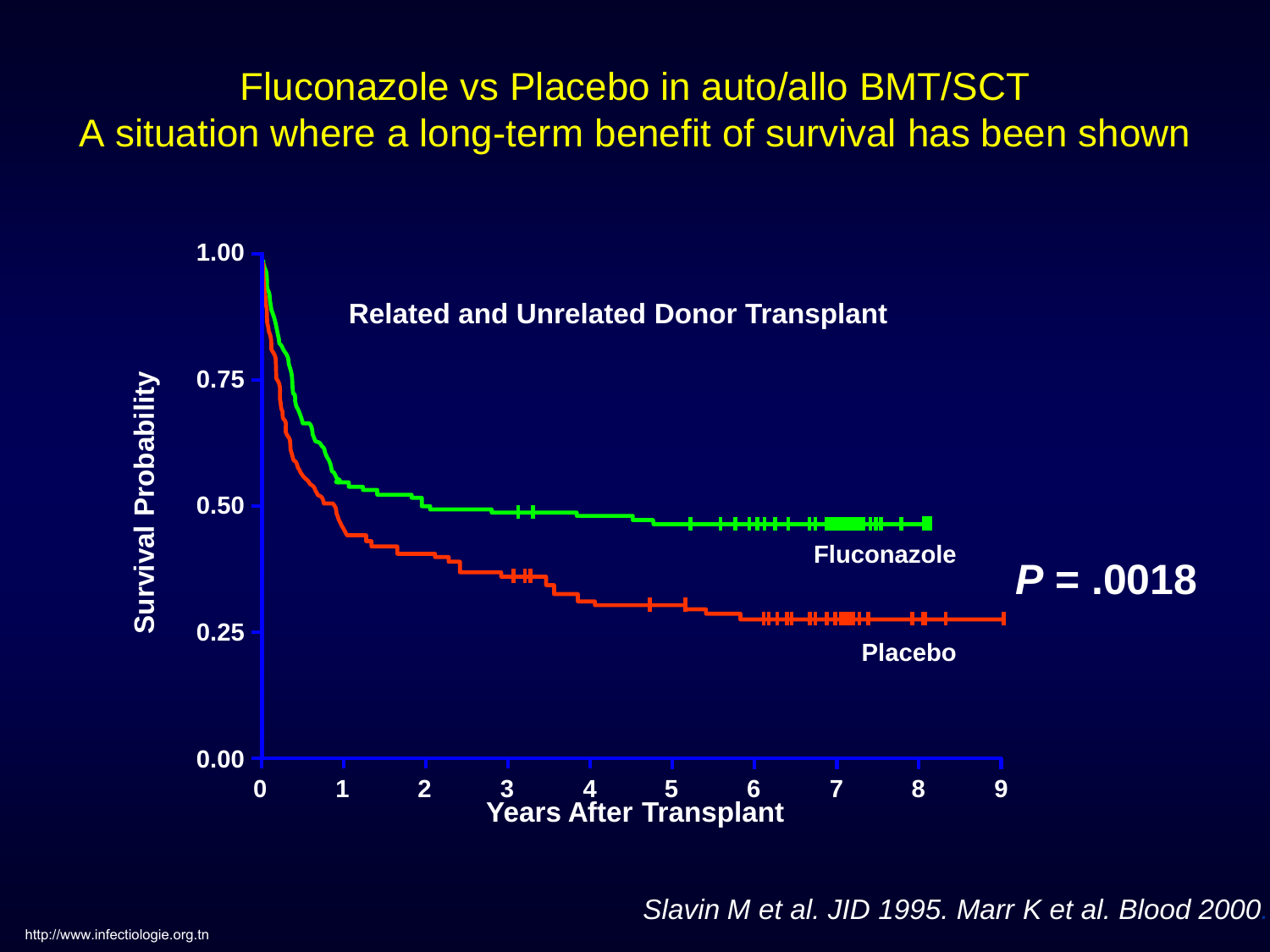#### Why primary drug antifungal prophylaxis may be debated ?

- Benefit depending on the risk/disease, local epidemiology and environmental factors

- Exceptionnal benefit in terms of survival (only for Fluco in allogeneic SCT *(Slavin et al, 2000*) and posaconazole in AML *(Cornely et al. 2007)*

Tolerance, drug interferences (with some chemo like Cyclophosphamide or anthracyclins), cost Selection / induction of resistant strains ?

Specific to azoles: need for drug monitoring ? *………………and there are alternatives to drug prophylaxis*

http://www.infectiologie.org.tn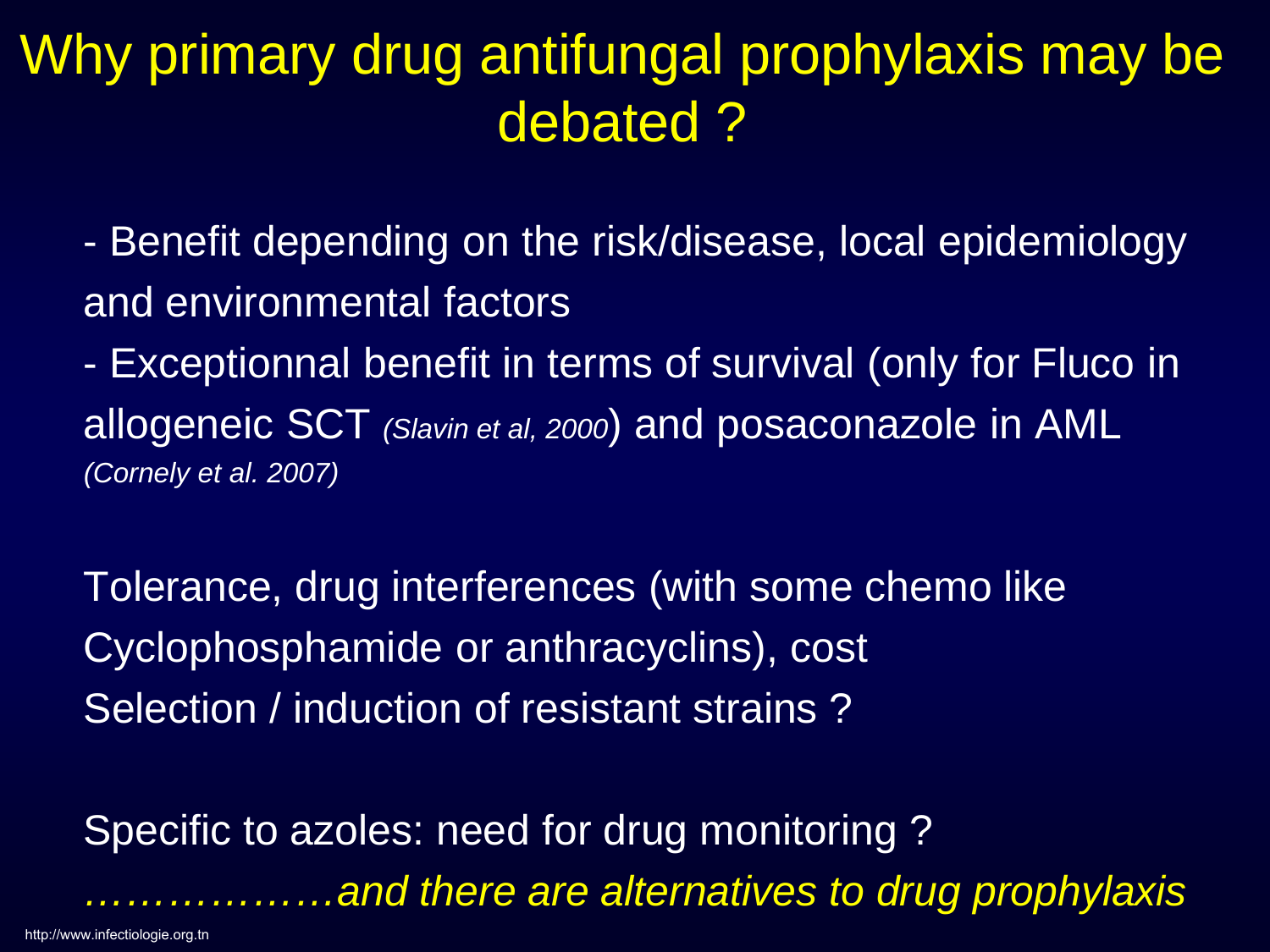## **There are alternatives to prophylaxis in highrisk populations (i.e., prolonged neutropenia)**

- Air-filtration: HEPA filters, LAF rooms
- Empirical antifungal strategy: fever-driven, « blinded », but classical
- Pre-emptive antifungal strategy
	- « diagnosis-driven », much more appealing:
	- Less antifungals, lower costs
	- May be less toxicity
	- But still not standard, due to a possible increased risk of fungal infections when compared to an empirical strategy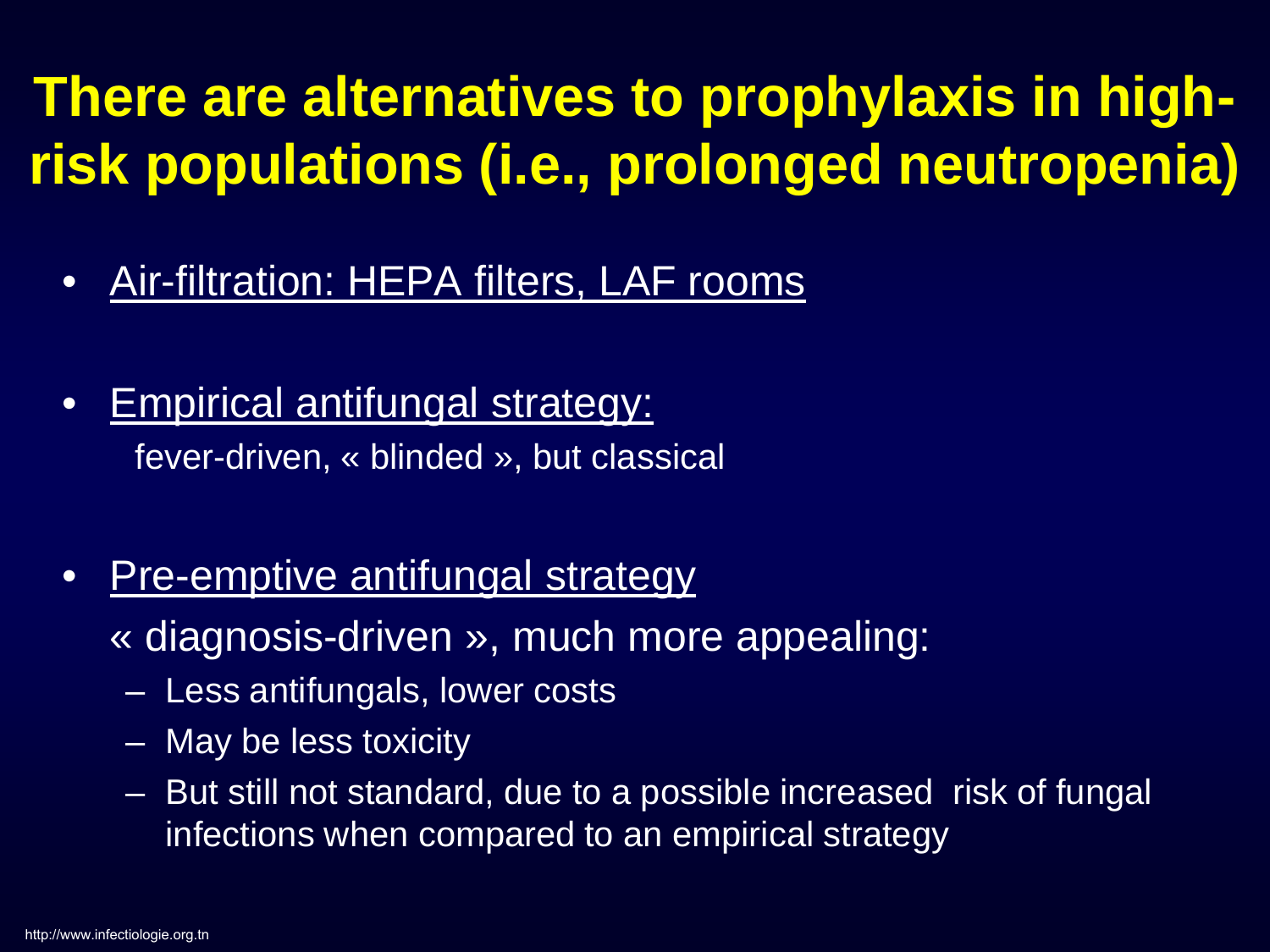# In practice

1) AML: many trials with fluco, itraconazole, posaconazole. Need for prophylaxis at induction and reinduction: air-filtration or Itra, or Posa ++

Fluco in centers with a high prevalence of candidemia.

Oral polyens are acceptable for other centers

- 2) Autologous SCT: no need for mold prophylaxis. Fluco in centers with candidemia, or no prophylaxis
- 3) Allogeneic SCT:
- prophylaxis from transplant (neutropenic phase): fluco or vorico ≠
- Prophylaxis from GVHD (Posa ++)

*No recommendation / consensus for other populations*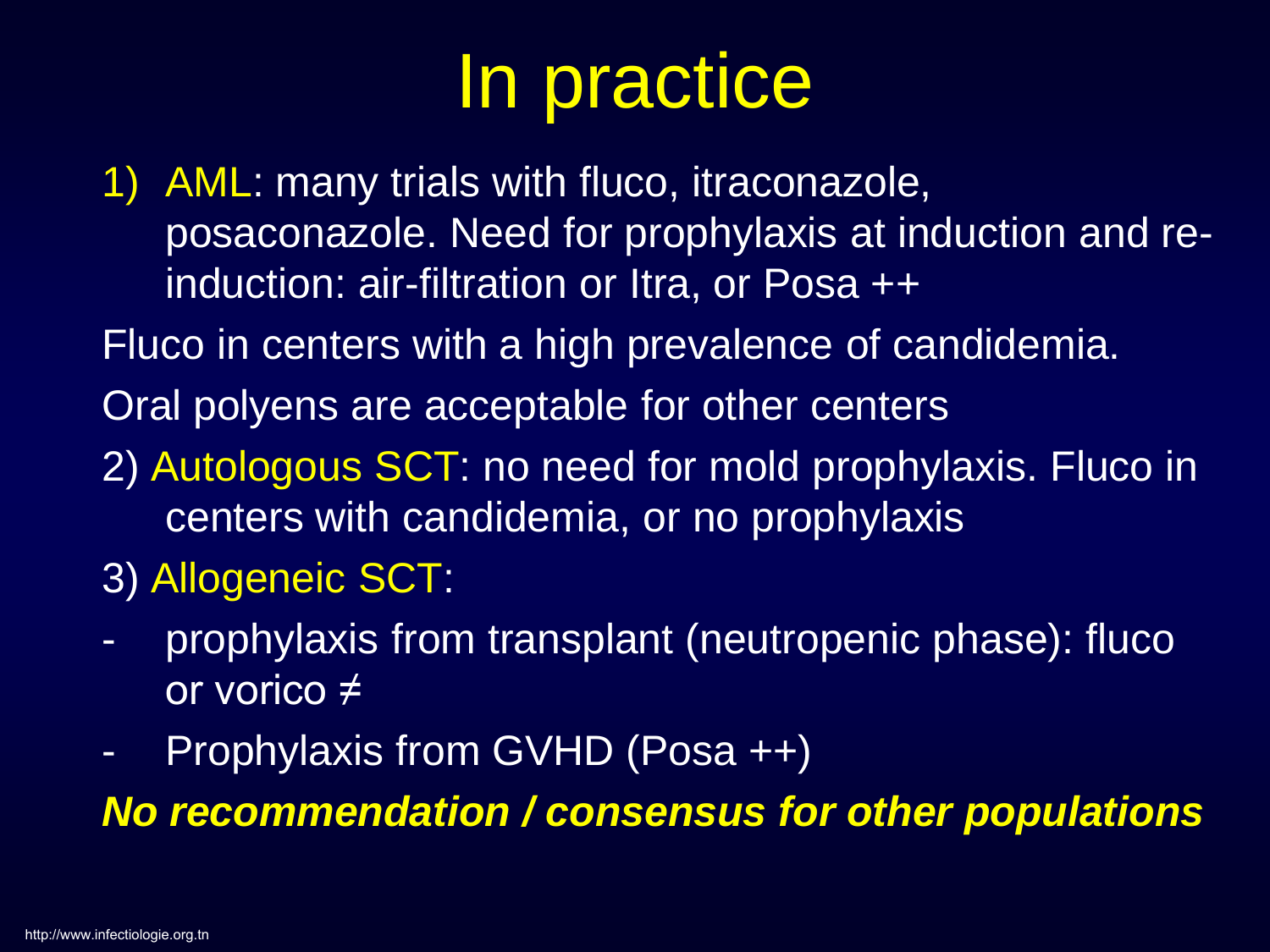Please have a look on the ECIL guidelines on antifungal prophylaxis



« ECIL » for European Conference on Infections in Leukemia

Slide sets available on the websites of:

- ICHS
- EBMT (« ressources »)
- EORTC (Infectious Disease Group)